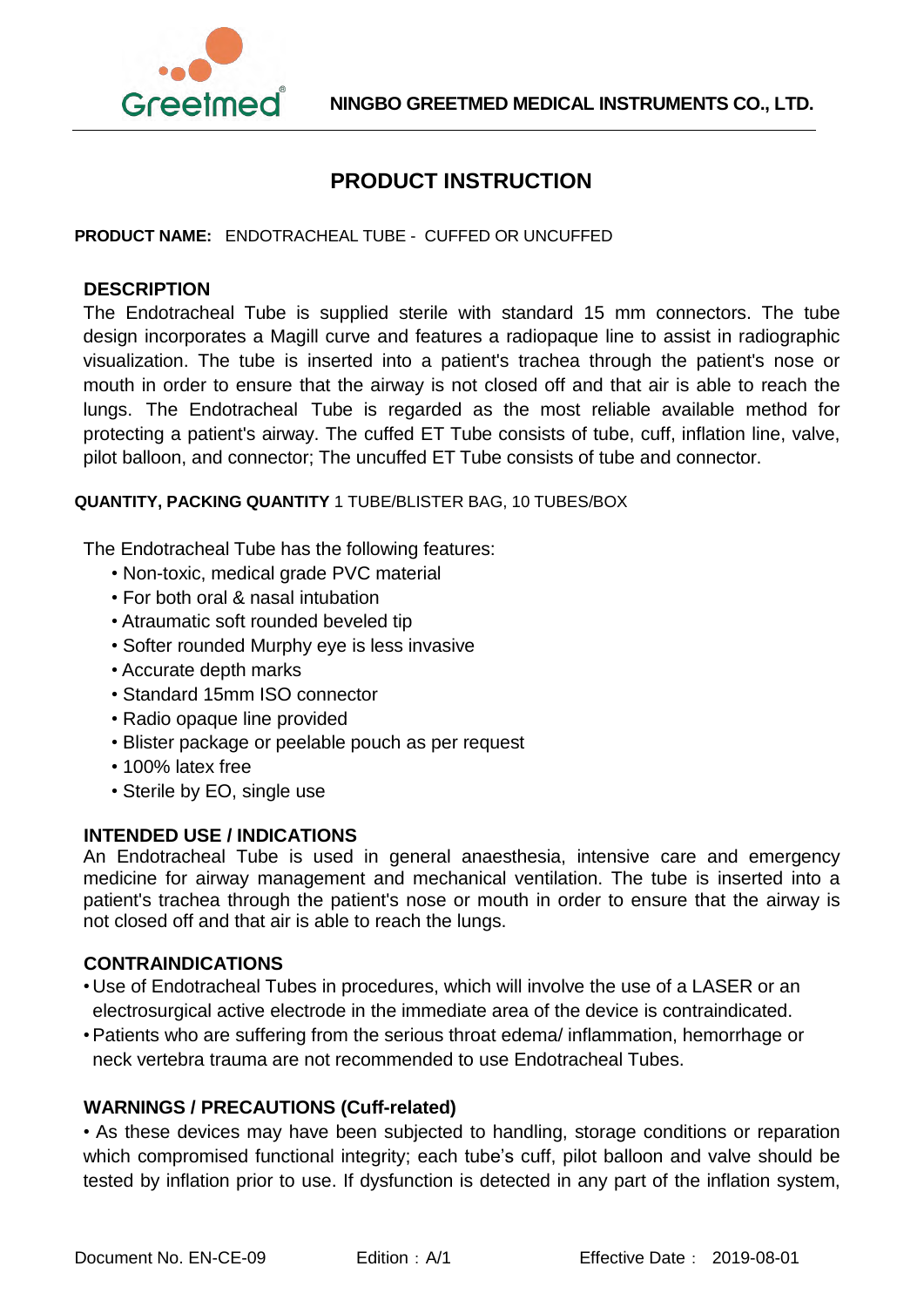



the tube should not be used.

• The use of Lidocaine Topical Aerosol has been associated with the formation of pinholes in PVC cuffs. Expert clinical judgment must be used when prescribing treatment involving use of this substance to help prevent situations of cuff leaks due to pinholes. The same authors report that lidocaine hydrochloride solution does not have this effect.

• Various bony anatomical structures (e.g., teeth, turbinates) within the intubation routes or any intubation tools with sharp surfaces present a threat to maintaining cuff integrity. Care must be taken to avoid damaging the thin walled cuffs during insertion which would create the need to subject the patient to the trauma of extubation and re-intubation. If the cuff is damaged, the tube should not be used.

• Diffusion of nitrous oxide mixture, oxygen or air may either increase or decrease cuff volume and pressure. Inflating the cuff with the gas mixture which will contact its external surface is recommended as a means to reduce the extent of such diffusion.

• Do not overinflate cuff. Ordinarily, the cuff pressure should not exceed 25 cm H2O.

• Minimal Occluding Volume or Minimum Leak techniques should be used in conjunction with an intracuff pressure measuring device in selecting the sealing pressure. Cuff pressure should continue to be monitored thereafter, and any deviation from the selected seal pressure should be investigated and corrected immediately.

• Deflate cuff prior to repositioning the tube. Movement of the tube with cuff inflated could result in patient injury, requiring possible medical intervention or damage to the cuff, requiring a tube change. When complete evacuation of the air from the cuff is accomplished, a definite vacuum will be noted in the syringe and the endotracheal tube pilot balloon is collapsed. Verify correct placement of the tube after each repositioning.

• Syringes, three-way stopcocks or other devices should not be left inserted in the inflation valve for extended period of time. The resulting stress could crack the valve housing and allow the cuff to deflate.

## **WARNINGS / PRECAUTIONS (General)**

• When a patient's position or the tube placement is altered after intubation, it is essential to verify that the tube position remains correct. Any tube displacement should be corrected immediately.

• Exposure to elevated temperatures and ultraviolet light should be avoided during storage.

• Should extreme flexing (chin-to-chest) of the head or movement of the patient (e.g., to a lateral or prone position) be anticipated after intubation, use of a reinforced endotracheal tube should be considered.

• Non-standard dimensioning of some connectors on ventilatory or anesthesia equipment may make secure mating with the endotracheal tube 15 mm connector difficult. Use only with equipment having standard 15 mm connectors.

• Expert clinical judgment should be exercised in the selection of the appropriate size endotracheal tube for each individual patient.

• Intubation and extubation should be performed following currently accepted medical techniques.

• The user should be alert for anatomical variations including the length of the airway.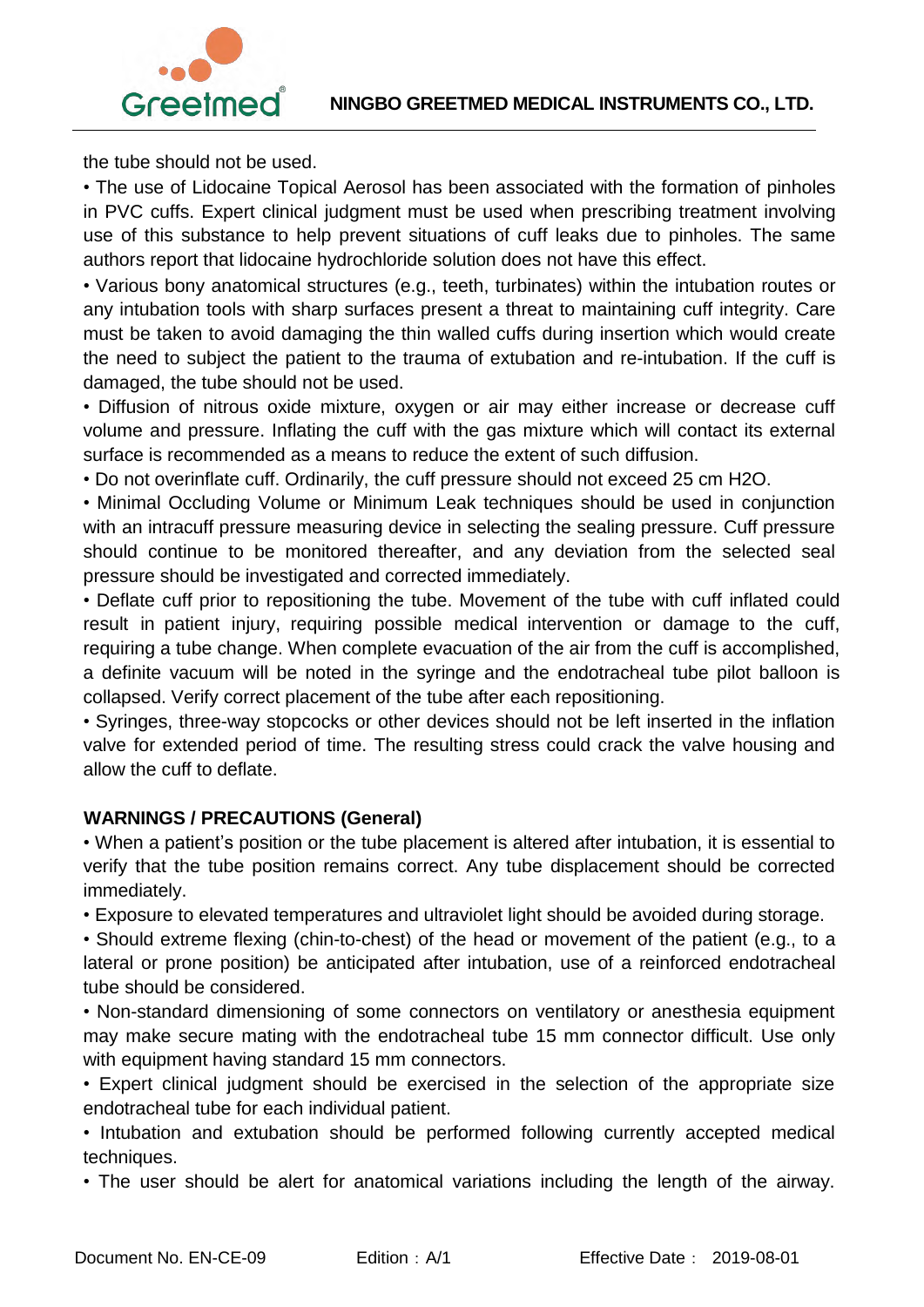

Reliance on the precut indicator should not, in any case, be substituted for expert clinical judgment.

• If lubricating jellies are used in conjunction with the endotracheal tube, follow manufacturer's application instructions. Excessive amounts of jelly can dry on the inner surface of the endotracheal tube resulting in either a lubricant plug or a clear film that partially or totally blocks the airway.

• Use of lubricating jelly to ease connector reinsertion is not recommended as it may contribute to accidental disconnections.

## **ADVERSE REACTIONS**

Initially, most patients complain about the breathing tube feeling uncomfortable. It often makes patients cough or gag. Over the time the patients get used to the tube and the initial discomfort fades. During intubating, the respiratory tract may be hurt.

## **DIRECTIONS FOR USE**

CUFFED:

- •Prior to intubation, deflate the cuff completely.
- •After intubation, inflate the cuff using the minimum volume of air to provide an effective seal.
- •Immediately after cuff inflation, auscultate both lung fields. If breech sounds diminished over adjust the tube as required.
- •Endotracheal Tube placement should be confirmed by viewing the position of the tube tip with chest radio graph.

## UNCUFFED:

- Choose proper Endotracheal Tube size.
- •After intubation auscultate both lung fields. If breath sounds diminished over one lung field or absent over one or both fields, adjust the tube as required.
- •Endotracheal Tube placement should be confirmed by viewing the position of the tube tip with chest radiograph.

## **CAUTION:**

- Single use only.
- Sterile if package is unopened and undamaged.
- Do not resterilize.
- Do not expose to temperatures above 49℃

## **STORAGE CONDITIONS**

- Store in a dark, cool and dry place.
- Protect product from moisture and excessive heat.
- Avoid prolonged exposure to ultraviolet and fluorescent light.
- Store in manner preventing crushing.
- Stock rotation on first in first out basis